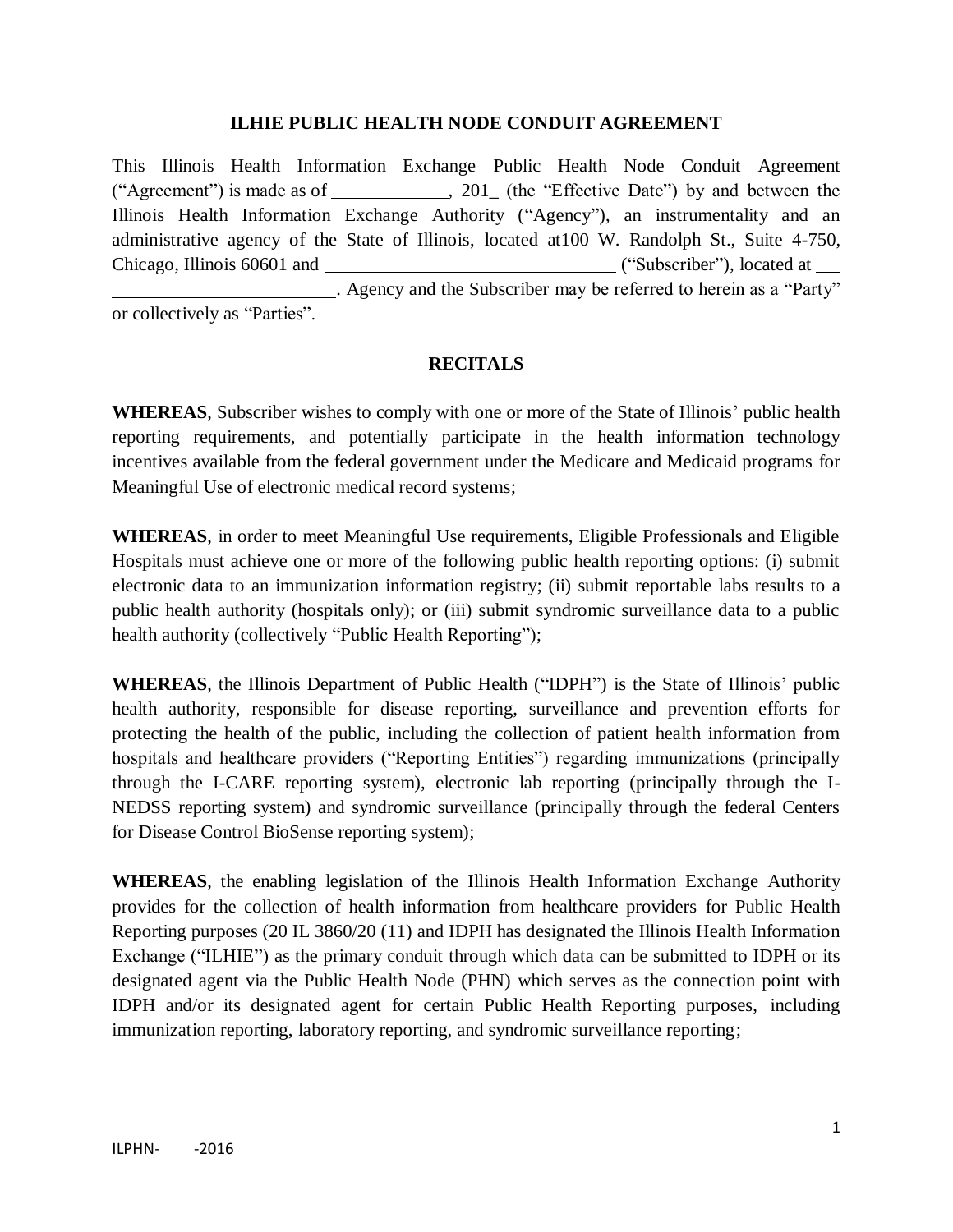**WHEREAS**, ILHIE has established a connection to the PHN to act as a conduit for purposes of transmitting public health data of Reporting Entities for Public Health Reporting (the "Data"), without requiring regular or routine access to the Data transmitted through the ILHIE;

**WHEREAS**, the Subscriber is a Reporting Entity and wishes to establish connectivity to the ILHIE to enable submission of Data to the PHN for certain Public Health Reporting purposes;

**WHEREAS**, Agency wishes to provide the ILHIE services to enable the electronic transmission of Subscriber"s Data to the PHN (the "Conduit Solution") to the Subscriber on the terms and conditions set forth herein;

**NOW THEREFORE**, for good and valuable consideration, the Parties agree as follows:

# **I. ILHIE Conduit Solution**

## **1. Services**

Agency will give Subscriber access to ILHIE in accordance with this Agreement. Provider"s Data will be transmitted through the ILHIE to IDPH or its designated agent. On receipt by IDPH or its designated agent, the Data may be modified by IDPH or its designated agent to satisfy Public Health Reporting requirements. Agency will not access the data on a routine basis, but will merely establish the connection to the PHN using the ILHIE. Agency will not store any data on behalf of Subscriber, other than temporary storage, incident to the transmission of data through the ILHIE.

## **2. Onboarding Documents**

The Agency will provide Subscriber access to the computing environment of the ILHIE to enable the electronic transmission of Subscriber"s Data to the PHN. The onboarding of Subscriber will require Subscriber"s execution of one or more of the following additional documents:

1. In connection with the submission of Subscriber immunization Data, Subscriber has entered or will complete the "Provider Site Enrollment Form" for access to the Immunization Data Registry (Registry) and will require each individual accessing the Registry on behalf of Subscriber to complete the "Individual User Agreement and Confidentiality Statement" as required by IDPH.

2. In the event Subscriber wishes to utilize ILHIE Direct Secure Messaging for transmission of Data, Subscriber has registered or will register for an ILHIE Direct address, and has entered or will enter into a "Subscription Agreement".

# **3. ILHIE Conduit Solution Technical Requirements**

Agency shall establish the technical requirements and procedures for connectivity of Subscriber to the ILHIE consistent with one or more national standards for data exchange and connectivity of electronic medical record systems certified for Meaningful Use and/or requirements set by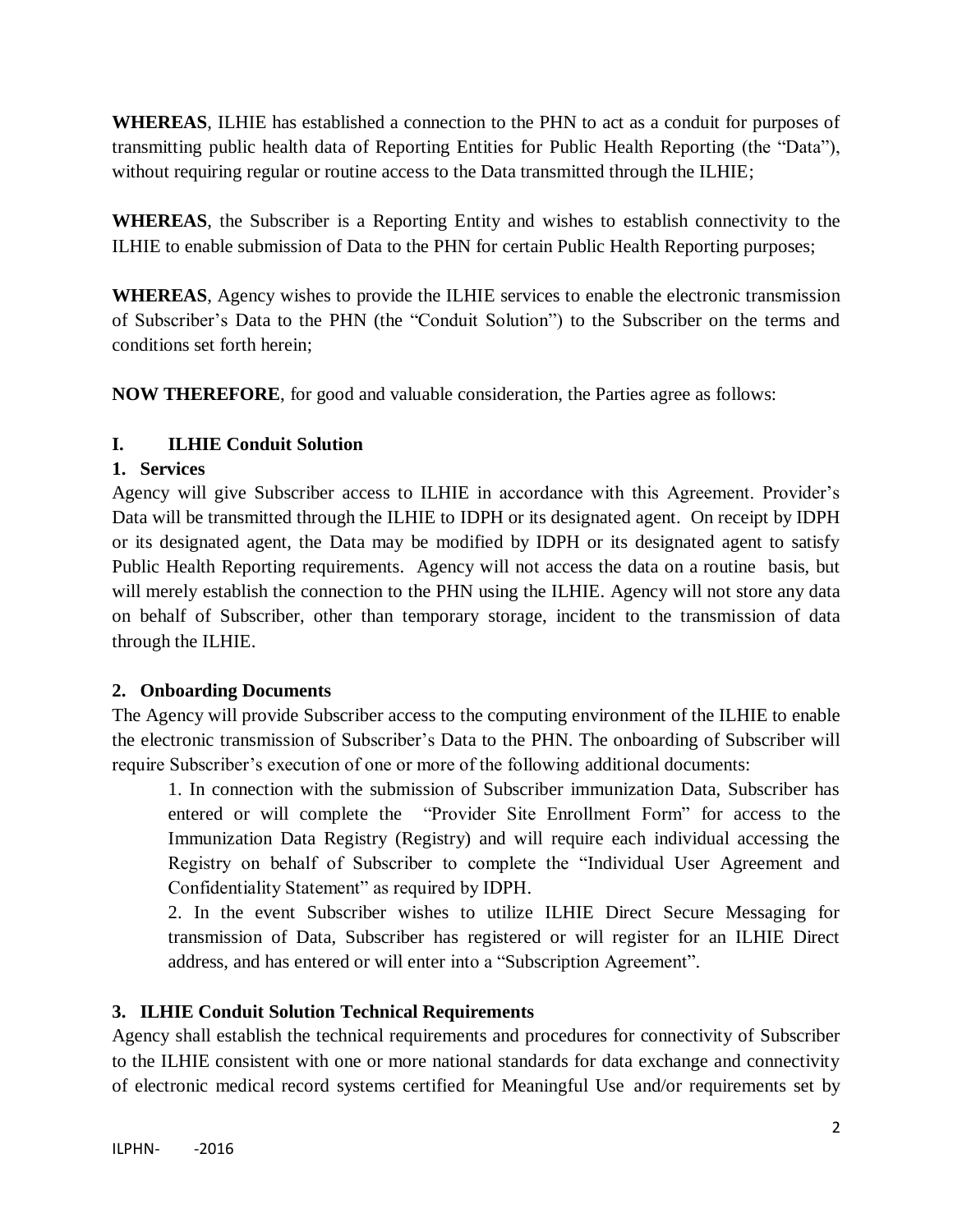IDPH.; technical requirements and procedures may be changed from time to time. It is the responsibility of the Subscriber to review the ILHIE requirements on an ongoing basis and to ensure the Subscriber"s continued compliance with those requirements.

The ILHIE shall receive Data in all of the formats currently accepted by the PHN, including CDAs, HL7 version 3, any version of HL7 version 2, as well as comma separated value files, tab delimited files and Excel files; the ILHIE shall accept Data sent by all transport methods currently accepted by the PHN, including virtual private network (VPN), secure file transfer protocol (SFTP), secure Direct messaging, and web services. Agency"s assistance shall not extend to the development, furnishing or implementation by Agency of any technology that may need to be deployed or utilized by the Subscriber to provide the necessary level of interoperability between the Subscriber"s electronic medical record system and the ILHIE, including broadband connectivity, hardware, software, program interfaces, middleware, licenses or other intellectual property rights.

## **4. ILHIE Conduit Solution Financial Requirements**

Unless otherwise expressly provided in Exhibit A to this Agreement, during the Term (as defined below) of this Agreement the ILHIE Conduit Solution will be provided without charge.

## **5. Protection of Subscriber Data**

Agency shall comply with all relevant state and federal law regarding the privacy and security of all Subscriber Data. Subject to such state and federal law, Agency shall not be responsible or liable for the deletion, correction, destruction, damage, loss or failure to store any Data.

## **6. Disclaimers**

Except as expressly stated in this section 6, all services are provided on an 'as is as available' basis. Agency, IDPH, their licensors, affiliates, contractors, agents or employees expressly disclaim to the maximum extent permitted by law, all warranties, expressed or implied, oral or written, including, without limitation, (i) any warranty that any content, deliverables or services are error-free, accurate or reliable or will operate without interruption or that all errors will be corrected or will comply with any law, rule or regulation, (ii) any and all implied warranties of merchantability, fitness for a particular purpose, title and non-infringement and (iii) any and all implied warranties arising from statute, course of dealing, course of performance or usage of trade. No advice, statement or information given by Agency, IDPH, their licensors, affiliates, contractors, agents or employees shall create or change any warranty provided herein. Subscriber expressly acknowledges and agrees that the content is not designed or intended to meet all of its needs or requirements, including reporting that is required under applicable laws. Subscriber assumes all responsibility for the selection of the services provided hereunder to achieve its intended results. Subscriber shall be solely responsible for ensuring the accuracy of all content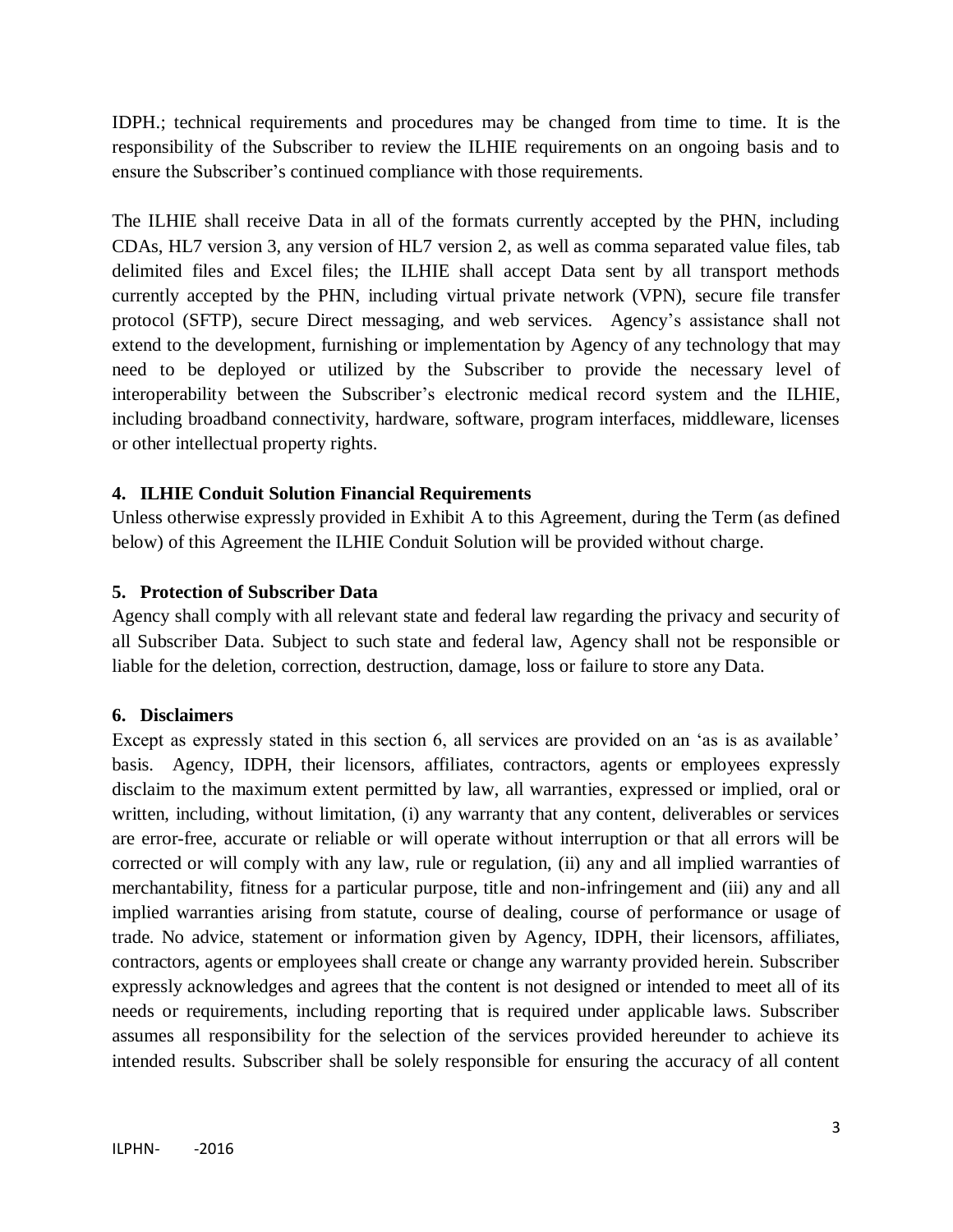and proprietary content and shall be solely liable for all use of content and proprietary content that it has submitted.

Subscriber acknowledges that use of or connection to the internet provides the opportunity for unauthorized third parties to circumvent security precautions and illegally gain access to the services and its data. Accordingly, Agency, IDPH, their licensors, affiliates, contractors, agents and employees cannot and do not guarantee the privacy, security or authenticity of any information so transmitted over or stored in any system connected to the internet.

Subscriber assumes sole responsibility and liability for compliance with the terms and conditions of this agreement. Subscriber further assumes sole responsibility and liability for results obtained from the use of the services and for conclusions drawn from such use. Agency, IDPH, their licensors, affiliates, contractors, agents or employees shall have no liability for any claims, losses or damages arising out of or in connection with subscriber"s use of the services and any thirdparty products, services, software or web sites.

To the fullest extent permitted by law, Agency, IDPH, their licensors, affiliates, contractors, agents or employees' total liability (including attorneys' fees awarded under this agreement) to subscriber for any claim by subscriber or any third parties under this agreement, will be limited to the fees paid by subscriber for the prior twelve (12) months. In no event will Agency, IDPH, their licensors, affiliates, contractors, agents or employees be liable to provider or other third parties for any indirect, special, incidental, exemplary punitive, treble or consequential damages (including, without limitation, loss of business, revenue, profits, staff time, goodwill, use, data, or other economic advantage), whether based on breach of contract, breach of warranty, tort (including negligence), product liability or otherwise, whether or not previously advised of the possibility of such damages.

This section will survive termination of the agreement.

## **7. Information Regarding Additional ILHIE Services**

Subscriber agrees that information obtained by the Agency regarding the Subscriber may be used to provide Subscriber information regarding additional ILHIE services that the Agency may from time to time make generally available. Information obtained by the Agency regarding the Subscriber may be incorporated into ILHIE directories which may be provided by the Agency for use by third parties, including in connection with the participation of ILHIE in the National Health Information Network (NwHIN) Exchange and other inter-state data sharing network arrangements.

## **8. Term and Termination**

a. Term: This Agreement shall commence upon full execution of by the Parties and shall continue until otherwise terminated by the Parties as set forth below.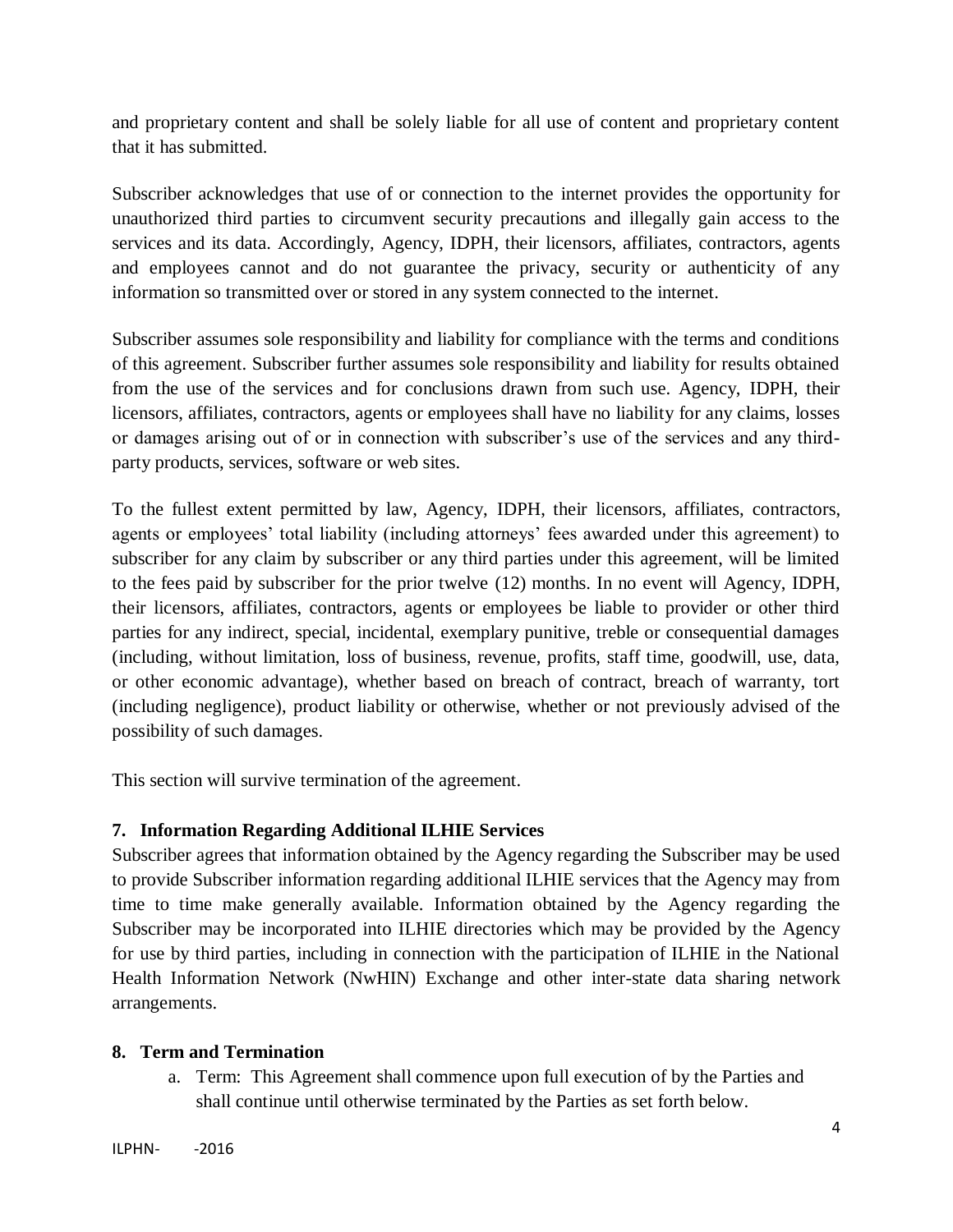- b. Termination:
	- i. This Agreement may be terminated by either Party for any or no reason upon thirty (30) days" prior written notice to the other Party.
	- ii. In the event either Party breaches this Agreement and fails to cure such breach within ten (10) days' written notice thereof from the non-breaching Party, the non-breaching Party may terminate this Agreement upon written notice to the breaching Party.

## **II. Miscellaneous**

## **1. Agreement's Compliance with Laws and Regulations**.

The Subscriber intends and in good faith believes that this Agreement complies with all federal, State and local laws. If any provision of this Agreement is declared void by a court or arbitrator, or rendered invalid by any law or regulation, and if such provision is necessary to effectuate the purposes of this Agreement, the Subscriber agrees to attempt to renegotiate in good faith the Agreement to comply with such law(s).

## **2. Notices.**

Any notice or other communication required under this Agreement shall be in writing and sent to such address as the Subscriber shall designate in writing. Notices or communications shall be considered to have been delivered: (a) two (2) business days after deposit in the mail when mailed by first class mail, or one (1) business day after transmission as an email, provided that notice of default or termination shall be sent by registered or certified mail; (b) within five (5) days if sent by established courier service; or (c) when received, if personally delivered.

## **3. Governing Law**.

In the event of any dispute arising out of this Agreement: the Subscriber receiving and providing Protected Health Information will be held liable to abide by the law of the State of Illinois and federal law. A reference in this Agreement to a section in a federal, State, or local statute, law, or regulation means the section as in effect or as amended.

## **4. Amendment.**

- a. Except as provided in Section 4(b), this Agreement may not be modified, altered, or amended except by written instrument duly executed by Subscriber and Agency.
- b. Agency reserves the right to amend this agreement without the Subscriber"s consent by providing written notice of such amendment for the following purposes:(1) as required by federal or state law; (2) for the mitigation of privacy and security matters; and, (3) non-material changes that do not alter the material rights and obligations of the Subscriber or Agency under this Agreement.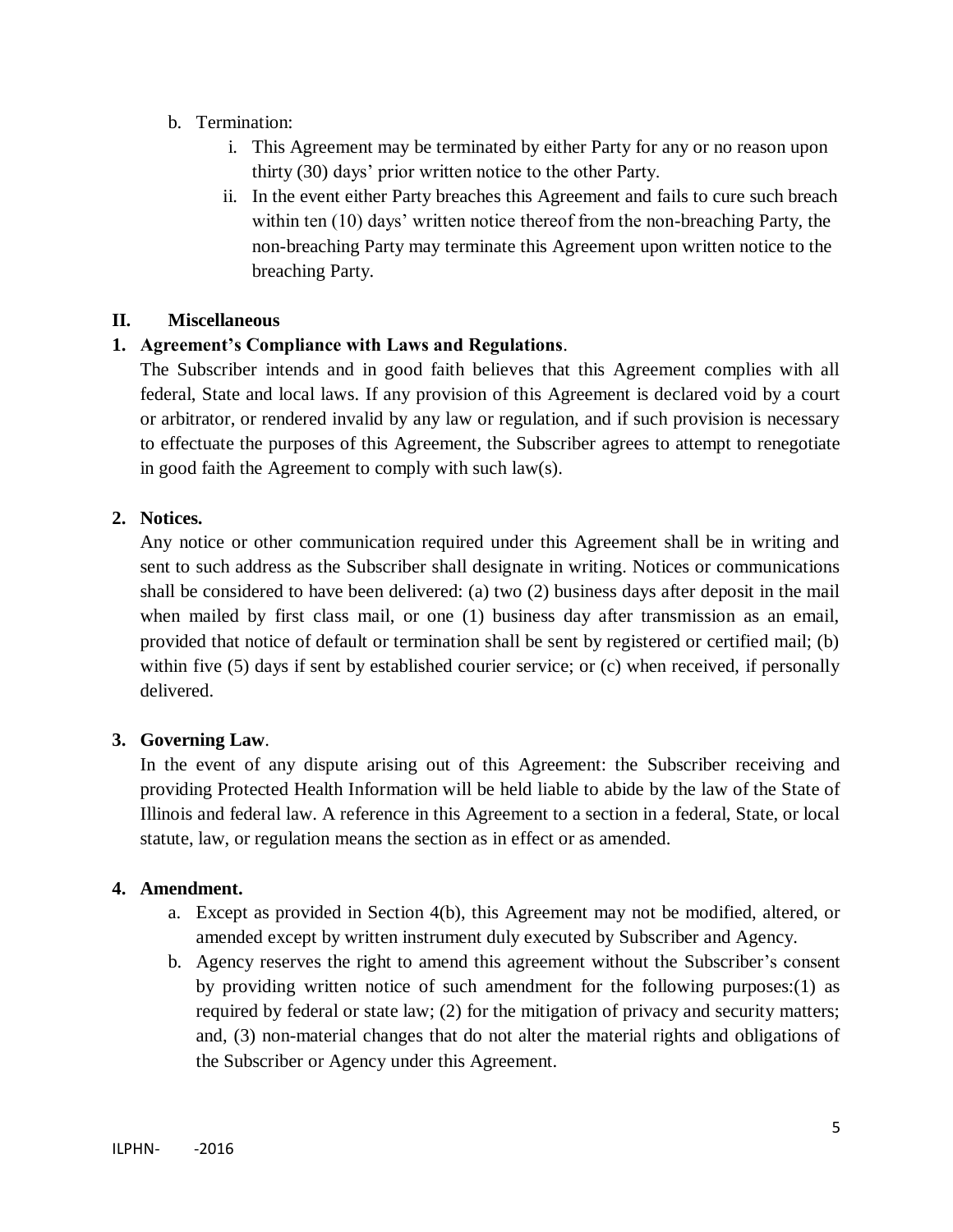- i. At least thirty (30) days advance written notice shall be given for federal or state law, or for privacy and security mitigation amendments, except if the change in applicable law is effective sooner or the circumstances require less notice to address urgent regulatory and privacy and security matters.
- ii. For non-material amendments, Agency shall provide notice to the Subscriber in the form of a revised Agreement and allow the Subscriber to make objections within five (5) days of receipt of the revised Agreement.

## **5. Assignment.**

Subscriber shall not assign this Agreement, or any of the rights or obligations contained in this Agreement, without the prior review and written consent of Agency. Any such assignment without Agency"s written consent shall be void and have no binding effect. This Agreement shall be binding on the Subscriber, its successors and permitted assigns. Notwithstanding the foregoing, Agency shall be authorized without further consent of Subscriber to assign this Agreement in whole or in part to any successor agency, in furtherance of the Agency's rights and duties under Illinois law, including the Illinois Health Information Exchange and Technology Act (20 ILCS 3860/).

## **6. Waiver**.

No failure or delay by Subscriber or Agency in exercising its rights under this Agreement shall operate as a waiver of such rights or estop enforcement of those rights, and no waiver of any breach shall constitute a waiver of any prior, concurrent, or subsequent breach or estop enforcement of those rights.

## **7. Integration.**

Subject to Section I.2 above (Onboarding Documents), this Agreement sets forth the entire and only agreement between the Subscriber and Agency relative to the subject matter of this Agreement. Any representations, promise, or condition, whether oral or written, not incorporated in this Agreement shall not be binding upon the Subscriber.

## **8. Incorporation by Reference**.

All exhibits attached to this Agreement are incorporated by reference and made part of this Agreement as if those exhibits were set forth in the text of this Agreement.

## **9. Severability.**

If any portion of this Agreement shall for any reason be invalid or unenforceable, such portion shall be ineffective only to the extent of such invalidity or unenforceability, and the remaining portions shall remain valid and enforceable and in full force and effect.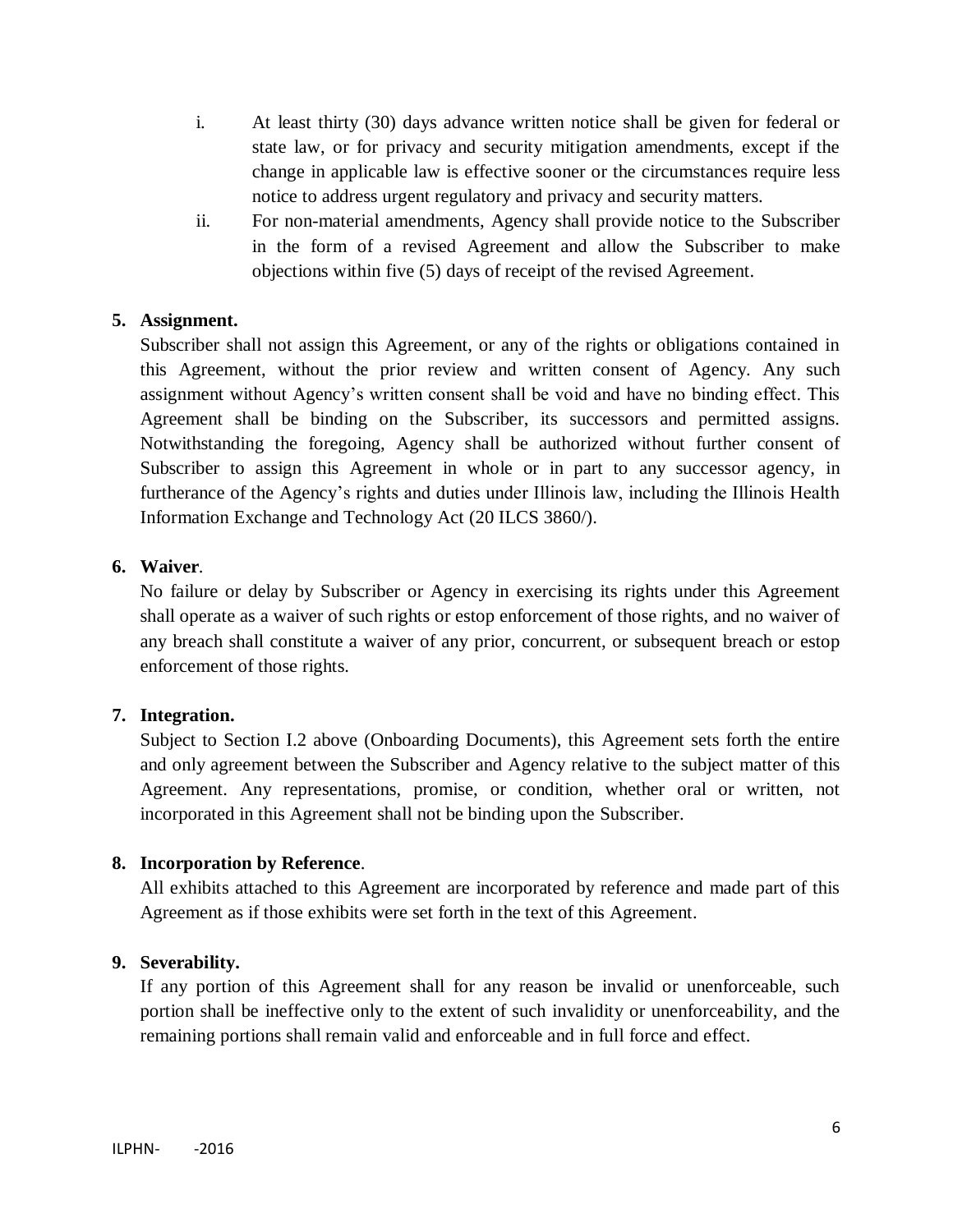## **10. Relationship of Parties**.

Nothing contained in this Agreement shall constitute, or be construed to create, a partnership, joint venture, agency or any other relationship other than that of independent contractors to this Agreement.

#### **11. Third-Party Beneficiaries**.

This Agreement does not and will not create in any natural person, corporation, partnership or other organization other than the Subscriber any benefits or rights, and this Agreement will be effective only as to the Subscriber and its successors and permitted assigns.

#### **12. Force Majeure**.

Notwithstanding any provisions of this Agreement to the contrary, in the event of a disruption, delay or inability to complete the requirements of this Agreement due in whole or in part to any cause beyond the reasonable control of such party or its contractors, agents or suppliers, including but not limited to utility or transmission failures, failure of phone or data transmission lines or phone or data transmission equipment, power failure, strikes or other labor disturbances, acts of God, floods, fire, natural or other disasters, sabotage, acts of war or terror or other similar events out of the control of the Party, such Party shall not be considered in breach of this Agreement. To the extent that any performance by Agency under this Agreement depends on the receipt of Federal or State funds, Agency"s failure to receive such Federal or State funds shall also constitute a force majeure event.

#### **13. Counterparts**.

This Agreement may be executed in any number of counterparts, each of which will be considered an original as against the Party whose signature appears thereon, but all of which taken together will constitute one and the same instrument.

#### **14. Authority to Sign**.

The Subscriber warrants that they have the capacity to enter into and perform the obligations under this Agreement and all activities contemplated in the Agreement, and all other corporate and other actions required to authorize it to enter into and perform this Agreement were properly taken.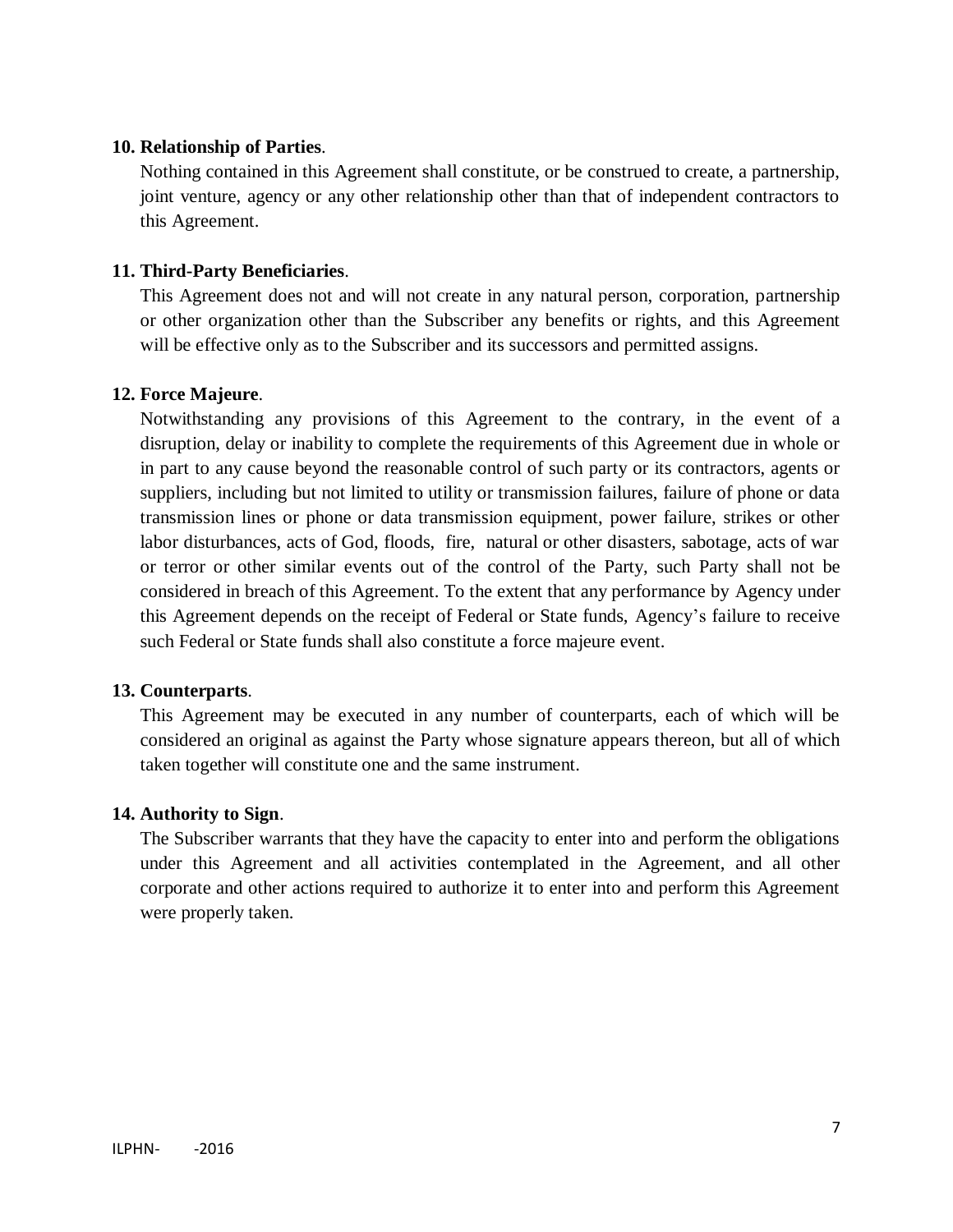Each Party has caused this Agreement to be signed by a duly authorized representative below:

## **ILLINOIS HEALTH INFORMATION SUBSCRIBER EXCHANGE AUTHORITY**

| $\mathbf{By:}\_\_\_\_\_\_\_\$ | By: $\qquad \qquad$ |
|-------------------------------|---------------------|
| Name:                         | Name:               |
|                               |                     |
| Date:                         | Date:               |